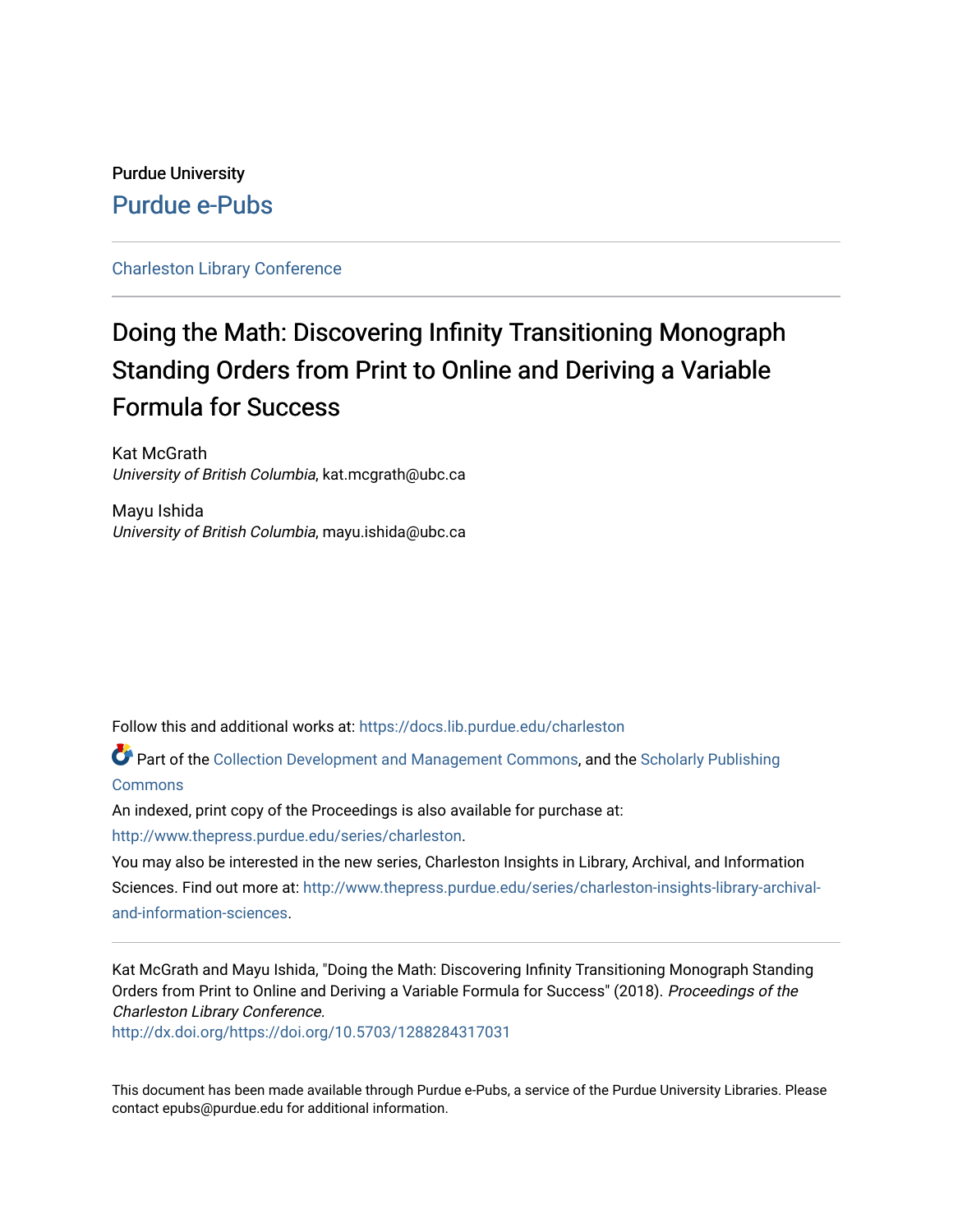# **Doing the Math: Discovering Infinity Transitioning Monograph Standing Orders from Print to Online and Deriving a Variable Formula for Success**

*Kat McGrath, University of British Columbia, kat.mcgrath@ubc.ca Mayu Ishida, University of British Columbia, mayu.ishida@ubc.ca*

### **Abstract**

In 2016, University of British Columbia Science Library liaisons met with the Math faculty to consider the value of switching their beloved print monograph series to online format. Arguments of greater discoverability, findability, and access won the faculty members, and they voted in acceptance of the change. In retrospect, persuading the Math faculty of the value in switching from print to online format was an easy win. The tough part came in transforming this pledge to reality. We describe the factors making this transformation difficult, the options of purchasing the monographic series as e-books (available to us as of 2018), and the next steps we plan to take.

## **The Background**

As with most academic institutions, the pursuit of online collection options at the University of British Columbia Library has been a logical and ubiquitous objective, notably within our STEM disciplines. Contemporary electronic publishing provides access to more content to a broader range of users while meeting the institutional demands to transform library space from housing low-use physical collections into innovative arenas for study, learning, and instruction. The UBC Library established an e-preferred monographs acquisitions policy in 2013 and

since then has seen steady growth in our e-book collections across disciplines with increasing emphasis on perpetual access purchases.

# **The Situation**

In 2016, Science Library liaisons met with the Math faculty to consider the value of switching their beloved print monograph series to online format. Although stalwart defenders of the importance of print resources and physical proximity to their collections, faculty members were won over by arguments



**Figure 1. Collections expenditures by format (2014–2018a).**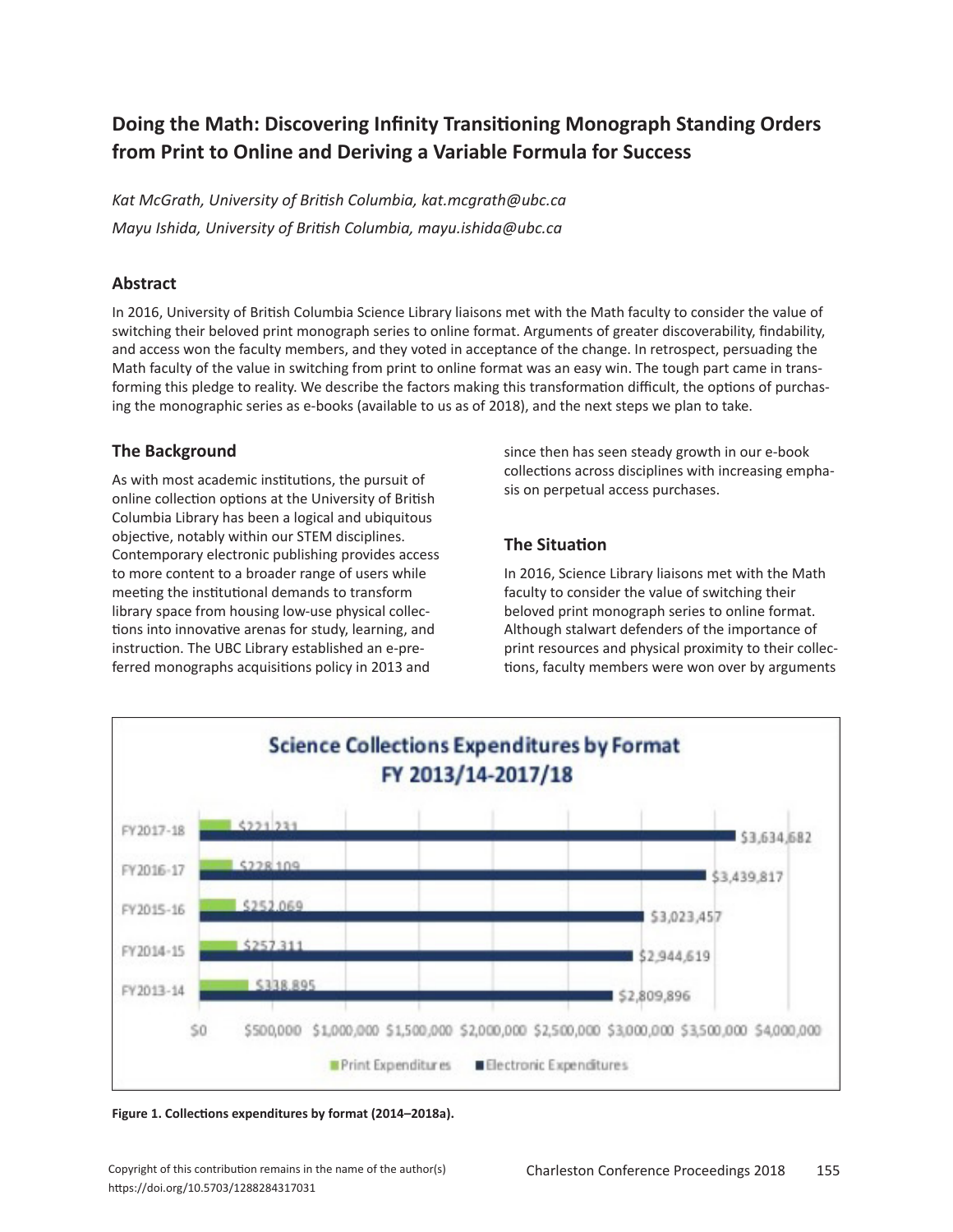|                             | FY 2014   | FY 2015             | FY 2016         | FY 2017             | FY 2018         |
|-----------------------------|-----------|---------------------|-----------------|---------------------|-----------------|
| Total items (incl. e-books) | 7,499,976 | 7,810,610<br>4%     | 7,978,857<br>2% | 7,849,334<br>$-2\%$ | 7,937,963<br>1% |
| Physical volumes            | 5,656,948 | 5,625,284<br>$-1\%$ | 5,652,996<br>0% | 5,538,133<br>$-2\%$ | 5,530,002<br>0% |
| E-books                     | 1,843,028 | 2,185,326<br>19%    | 2,325,861<br>6% | 2,244,866<br>$-3%$  | 2,407,961       |

**Figure 2. Number of items by format (2014–2018).**

of greater discoverability, findability, and access and voted in acceptance of the change.

#### **The Reality**

Although it was known previously that the monograph series in question were published electronically, there were details of their availability that were not fully understood. Every series had a different publishing and pricing model. The majority involved delayed online publication release and higher costs ranging from 10% to 75% per volume. Unlike journals, in this publishing domain, electronic subscriptions or standing orders are not the norm for monographs. This raised questions about ensuring continuous and stable funding for materials that were no longer "serial" but rather monograph, a budget sector with less protection historically.

Contemplating the logistics of acquiring as annual electronic backfiles within our fiscal year, or monitoring approval slip plans for title by title selection quickly demonstrated that the process wasn't adding up to a balanced equation in terms of cost or workflow efficiency. Further complicating the mix was the inclusion of some series in one of our evidence-based acquisition (EBA) plans. What should have been a welcome relief and easy win became a sober second thought as the evidence showed the e-book content was not being accessed very much, hence a challenge to the principle of purchasing based on user demand.

# **The Options**

Regarding the option of purchasing backfiles, seven of the monographic series in question are available as e-book backfiles. The delay in access to content



**Figure 3. Transition to online progress (2017–2018).**